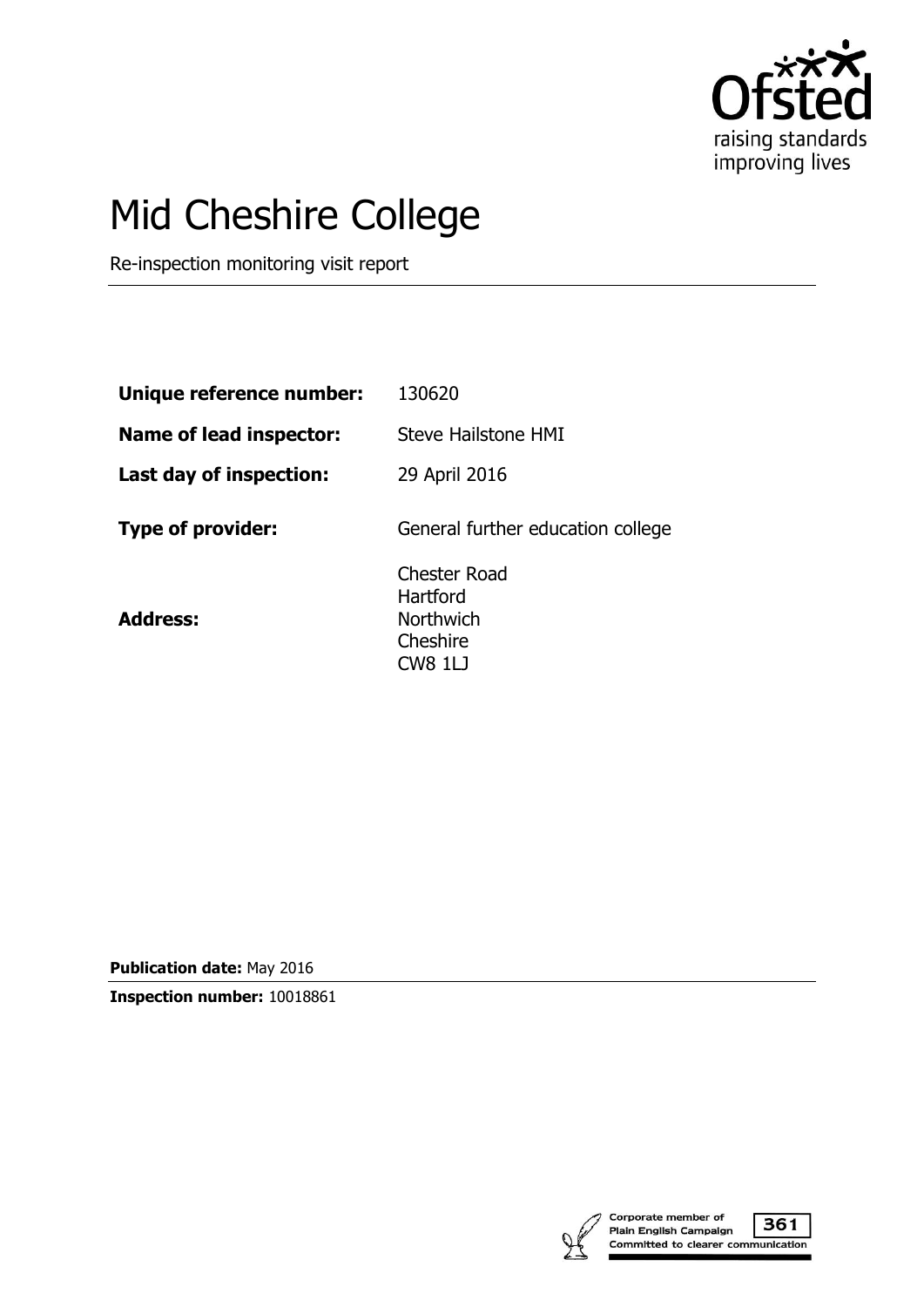

## **Monitoring visit: main findings**

### **Context and focus of visit**

This is the first re-inspection monitoring visit following publication of the inspection report on 3 March 2016 which found the college to be inadequate overall. At the inspection, outcomes for learners, the quality of teaching, learning and assessment, personal development behaviour and welfare, and the effectiveness of leadership and management were judged to be inadequate. Inspectors graded three provision types; 16 to 19 study programmes and adult learning programmes were judged to be inadequate and apprenticeships were judged to be good.

This first monitoring visit focused on the improvement action plan, improving outcomes for learners, meeting the requirements of study programmes, quality assurance, governance and safeguarding.

## **Themes**

#### **What progress have leaders and managers made in producing and implementing a clear action plan in response to the areas for improvement identified at the last inspection?**

Leaders and managers have produced a detailed action plan to address the areas for improvement identified at the last inspection. However, the action plan is overambitious, with 50 actions listed, most of which have completion dates within the next three months. The action plan does not indicate which actions should be prioritised in terms of urgency. Actions that could be achieved quickly often have long timescales. For example, one action is for senior leaders to hold briefing meetings with staff on their expectations of staff performance, but the target date is the end of April 2016, three months after the last inspection. Other actions that require longer-term solutions have timescales that are too short.

Many of the actions in the plan relate to increasing the volume of activity but make no reference to improvements in quality. For example, one action is that all learners will receive three career guidance sessions annually, but the plan does not indicate how leaders and managers will ensure that all learners receive high-quality career guidance that is responsive to their individual needs. In many cases, it is unclear how proposed actions will result in the intended actions.

Leaders and managers frequently monitor progress against the specific actions in the plan. However, they do not evaluate overall progress against the six overarching strategic actions that link directly to the recommendations in the last inspection report. Some completion dates for actions have already passed without the action having been completed. For example, the target date of April 2016 has been missed for producing a report on progress in reducing the number of learners at risk of not achieving their qualifications in English and mathematics.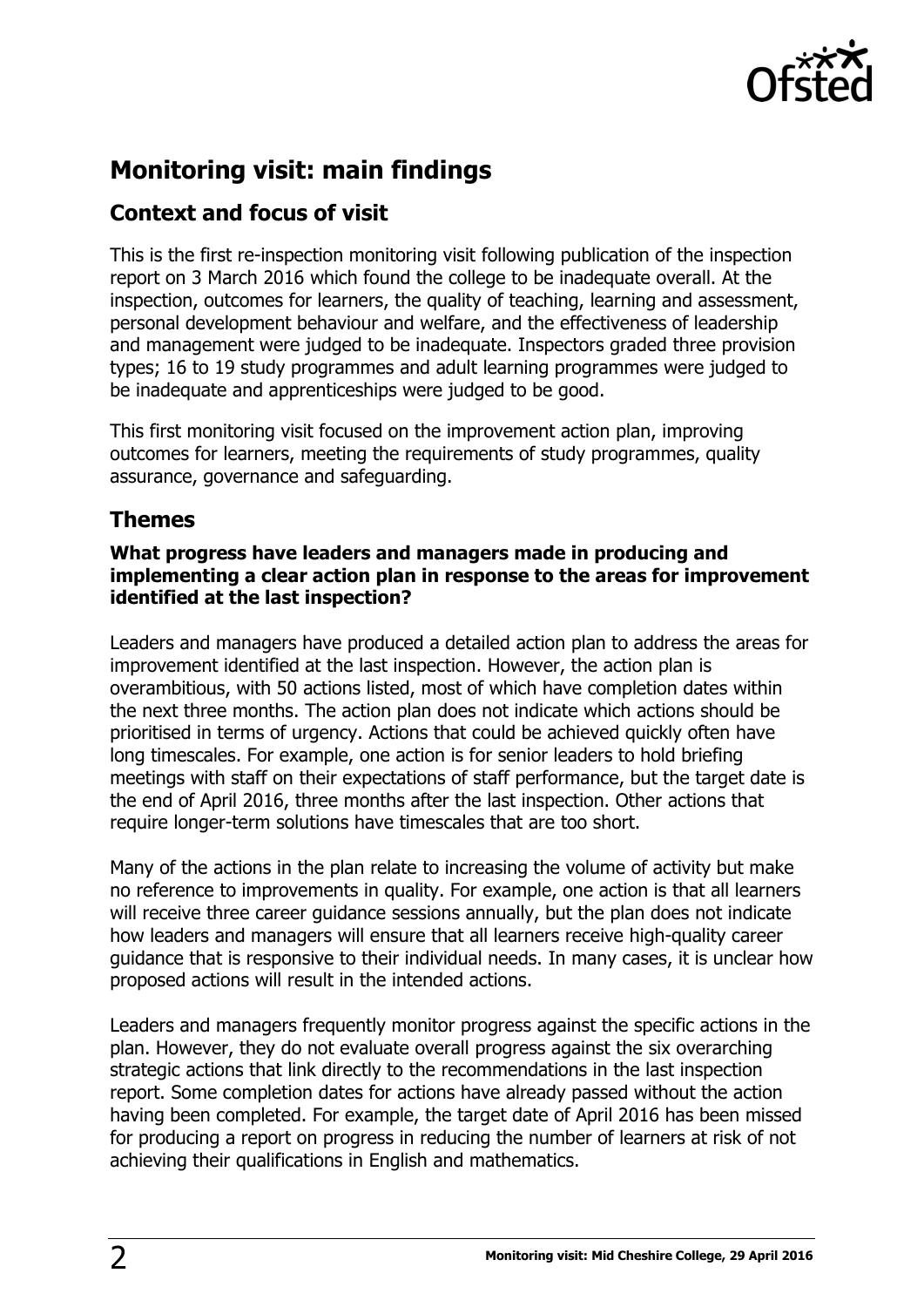

#### **Priorities for improvement**

- Rewrite the action plan urgently. Ensure that the revised version:
	- includes appropriate target dates for completion of actions, with longer timescales for actions that require significant work and shorter timescales for those that can be achieved quickly
	- prioritises actions in terms of their urgency
	- clearly and accurately indicates how achieving an action will lead to the intended outcome
	- includes outcomes that indicate specific improvements in quality as well as the volume of activity.
- Ensure that all actions are achieved within the proposed timescales and evaluate the impact of the actions on addressing weaknesses identified at the last inspection.
- $\blacksquare$  Produce regular reviews of progress against the six strategic actions in the plan and use these to provide clear reports for governors, managers and staff on the college's progress in addressing the weaknesses identified at the last inspection.

#### **How successfully are leaders and managers taking action to ensure that current learners make good progress and achieve their potential?**

College data indicates that there has been an increase in recent months in the proportion of learners who are on target to achieve or exceed their target grade. However, the proportion is still too low, with almost a half of learners on study programmes progressing too slowly to achieve their targets. Actions to improve the quality of teaching, learning and assessment have had insufficient impact on improving learners' progress.

Managers make insufficient use of the college's system for monitoring learners' progress to identify actions for improvement. Data produced by the system is often incomplete, and managers do not receive reports on learners' progress in their curriculum areas that would enable them to improve standards and outcomes for learners.

Learners' progress is impeded further by poor attendance across much of the provision, particularly in English and mathematics lessons. Managers and teachers take insufficient action to tackle low attendance. Actions identified to improve attendance in the post-inspection action plan have not yet had an impact.

#### **Priorities for improvement**

- Improve the use of the college's system for monitoring learners' progress by:
	- ensuring that the data on the system is complete
	- providing regular reports for managers that clearly and accurately indicate the progress that learners are making towards their targets.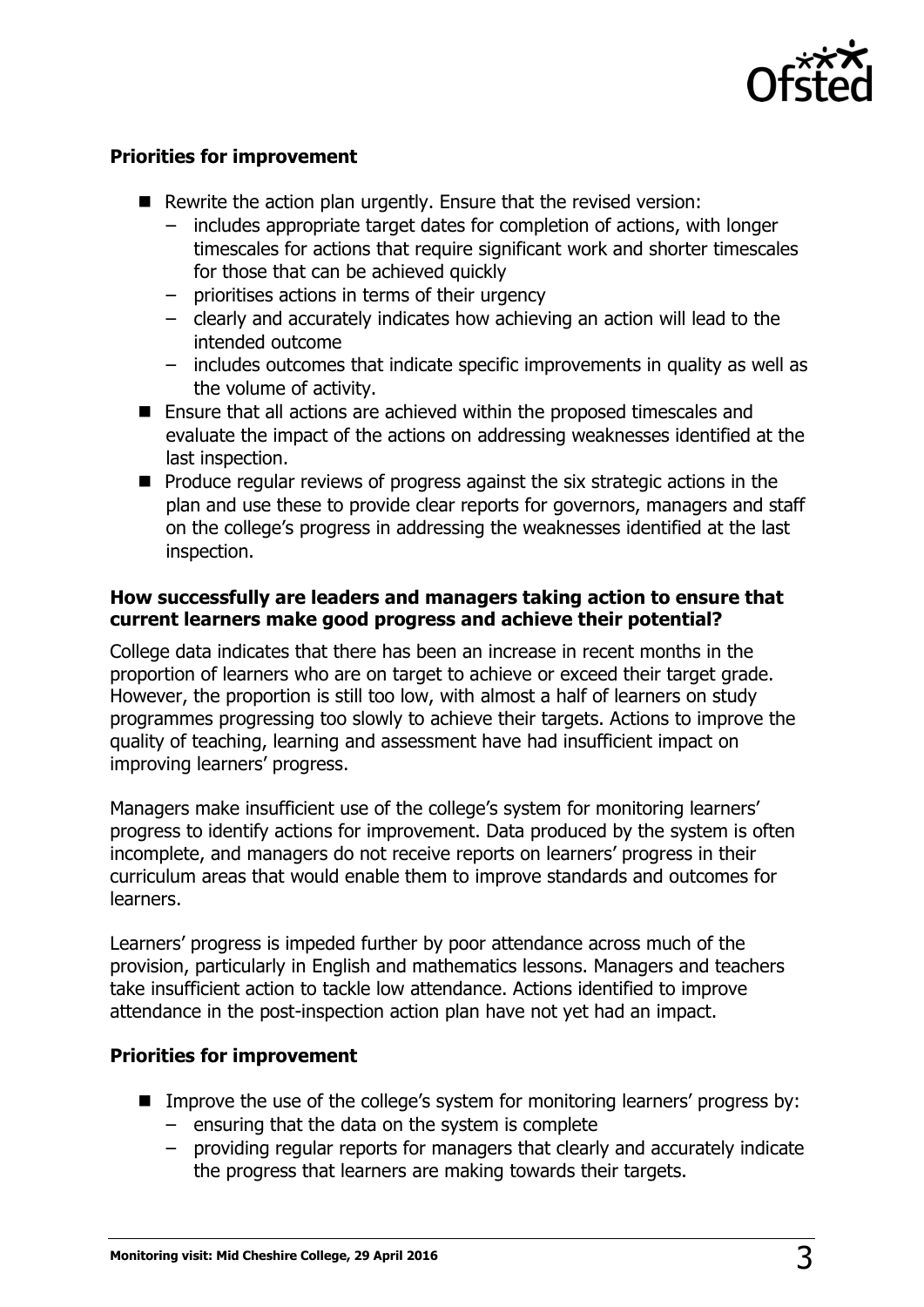

- **IMPROVE LATTLES** 10 Improve learners' progress by using accurate data to target courses where intervention is needed, and taking effective action to improve quickly the quality of teaching, learning and assessment in these areas.
- Take swift action to improve attendance by:
	- communicating expectations about attendance clearly to learners
	- identifying learners who miss too many lessons and providing effective support to improve their attendance
	- re-drafting the actions around attendance in the post-inspection action plan to indicate precisely what managers and teachers will do to improve attendance.

#### **What early action has been taken to ensure that the college fully meets the requirements of 16 to 19 study programmes, and how effective has it been?**

Too many learners do not have work experience planned as part of their study programme. Leaders and managers have increased significantly the number of learners on study programmes who carry out work experience placements, but only a third of learners have either completed or secured placements. The planning of work experience is weak, and too many learners are withdrawn from lessons in order to attend their placements. This disrupts learning as a few learners miss lessons over several weeks while they are on their placements.

The development of learners' English and mathematics skills on study programmes remains weak. The proportion of learners who achieved high grades in GCSE English and mathematics in 2014/15 was very low. Current learners are making slow progress in improving their skills as a result of a lack of interesting and challenging teaching and learning in English and mathematics lessons and insufficient focus on improving learners' skills in vocational lessons.

Managers have taken action to increase the volume of careers guidance that learners receive, but have not put in place any actions to improve its quality. All learners receive the same volume of careers guidance, irrespective of their future plans and the level of support and guidance that they need.

The timetabling of study programmes is weak. Learners are required to attend for three days each week unless they need to attend both GCSE English and mathematics lessons. Where this is the case, learners are required to come in for a fourth day when their only timetabled lessons are in English and/or mathematics. Too many learners decide not to attend for the fourth day, which results in low attendance in English and mathematics lessons and poor progress.

#### **Priorities for improvement**

■ Ensure that all learners on study programmes benefit from high-quality work experience placements during the current academic year.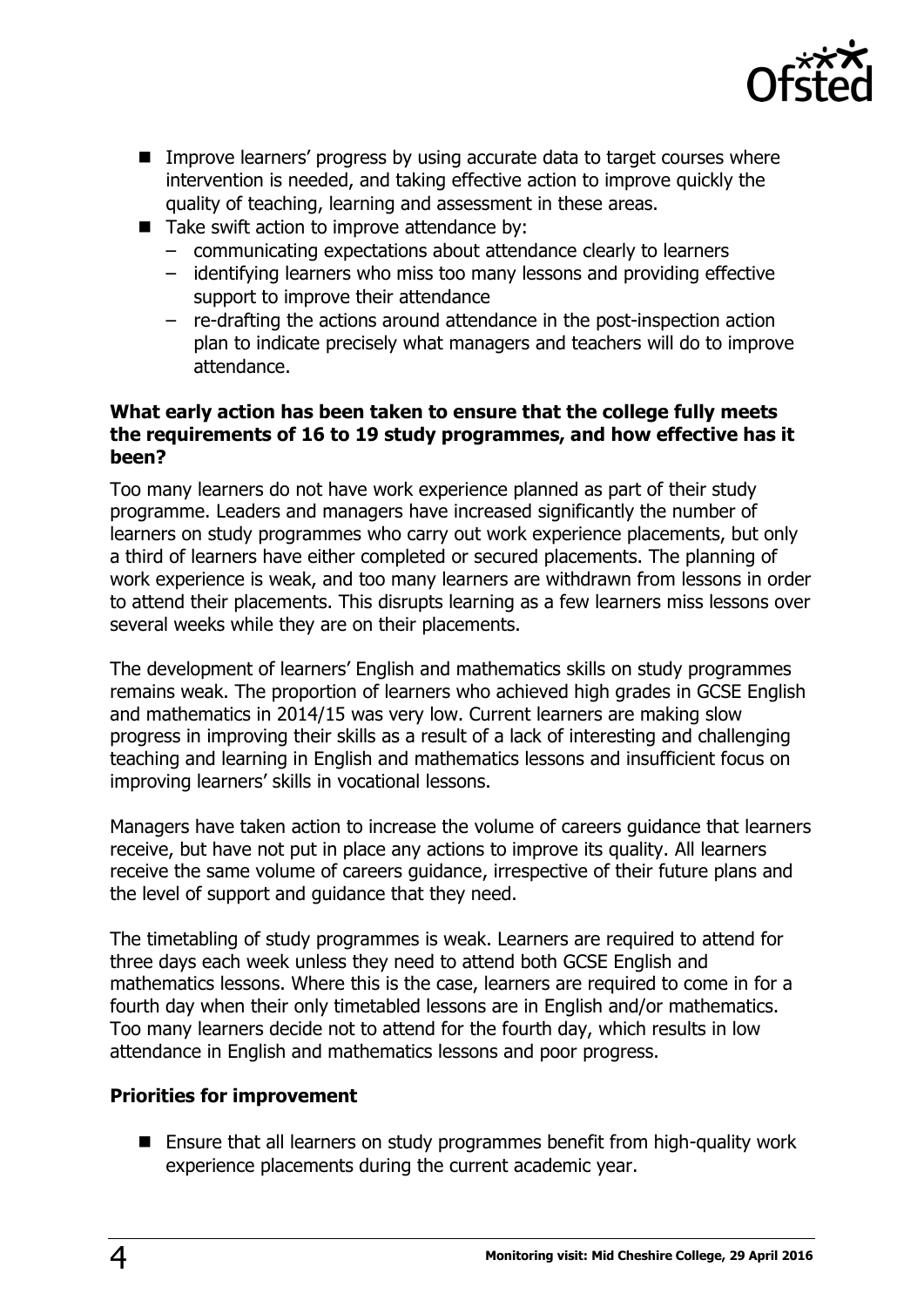

- Plan work experience placements so that they do not disrupt learning and do not result in learners missing other essential elements of their study programme.
- Revise the study programme timetable so that it does not lead to learners persistently failing to attend essential parts of their study programme.
- Ouickly improve the quality of teaching and learning on English and mathematics courses.
- Improve teachers' skills in developing learners' English and mathematics skills on vocational courses.
- Identify and provide careers quidance and support that meet each learner's needs.

#### **What progress have leaders and managers made in strengthening arrangements to improve the quality of teaching, learning and assessment?**

Leaders and managers have put in place a revised performance management process to improve the quality of teaching, learning and assessment. Teachers whose performance is evaluated as less than good follow a formal improvement plan with targets for improvement and actions that include relevant support and training. In too many of the improvement plans, targets are insufficiently specific about the aspects of teaching, learning and assessment that teachers need to improve. Noncompliance with agreed college systems and procedures such as regular updating of the learner monitoring system remains endemic in the college, and a minority of teachers are resistant to improving their practice.

As a result of the lack of any early impact of actions to improve practice, too much teaching, learning and assessment remains weak. The college's lesson observation process indicates that around a half of the provision either requires improvement or is inadequate. During the monitoring visit, inspectors saw too much teaching that was dull and uninspiring and did not challenge learners sufficiently, too many lessons where learners only complete assessed assignments, and weak monitoring of learners' progress. In a few lessons, teachers use activities that stimulate and challenge learners well; as yet, managers have not drawn on the skills of these teachers to improve the practice of those whose performance is weak.

A culture of low expectations of learners pervades most areas of the college. Too often, teachers do not ensure that learners are prepared for learning when they arrive at lessons. Teachers do not always challenge inappropriate standards of dress in lessons, such as wearing coats and caps, or explain to learners the importance of conforming to the standards that are expected at work. The learning environment in many parts of the college is poor, with untidy classrooms, worn furniture and carpets, and a lack of care in ensuring that learners' work and other displays are presented to a high standard on classroom walls.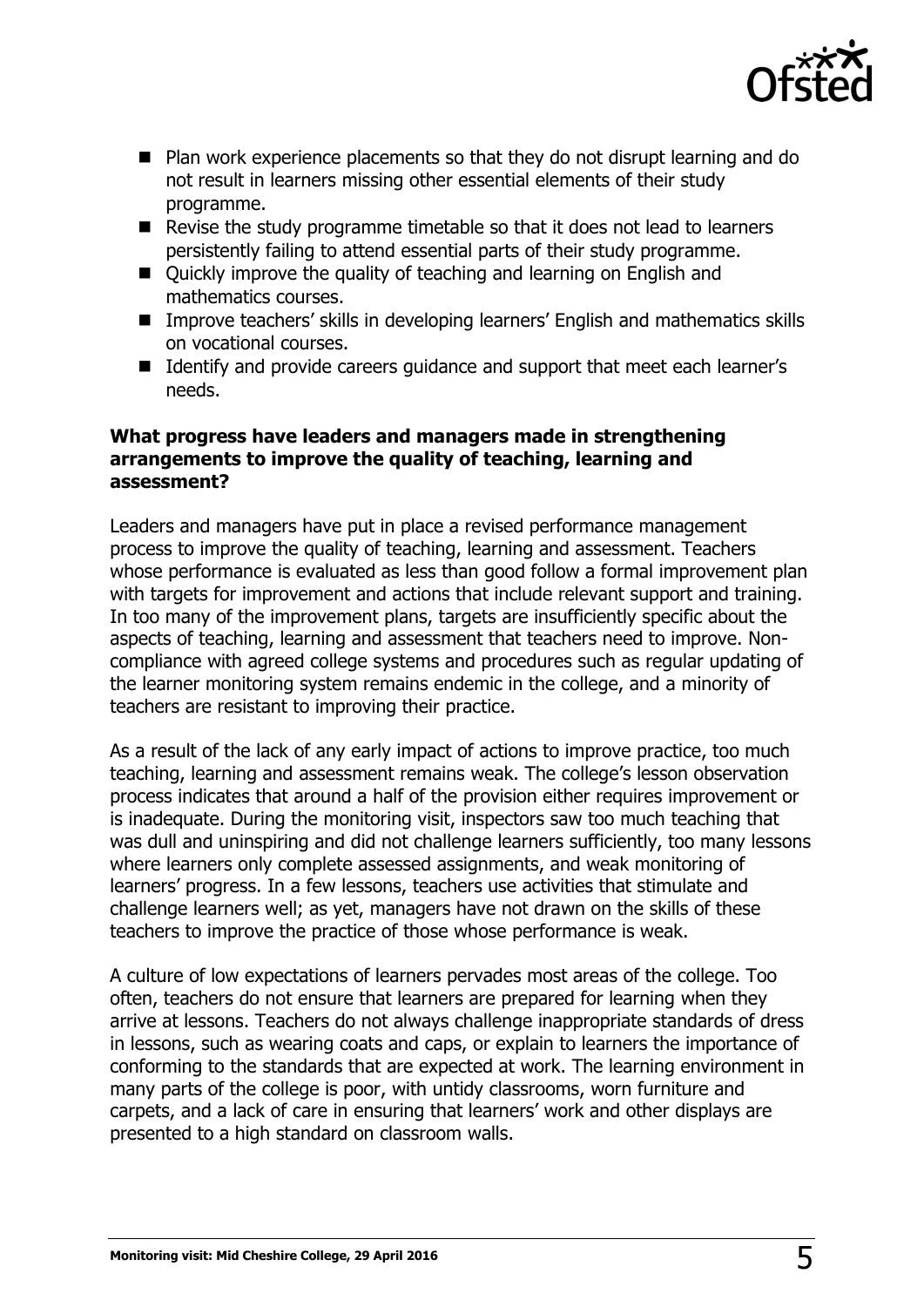

#### **Priorities for improvement**

- Put in place improvement plans for underperforming teachers that indicate clearly which aspects of their teaching they need to improve, timescales for achievement, and the specific support that they will receive to improve their practice.
- Ensure that all staff are compliant with all college systems and procedures and quickly tackle instances where staff resist tasking action to improve their practice.
- Quickly put in place a relevant and high-quality programme of training and support for all teachers to improve the quality of teaching, learning and assessment. Ensure that the best practice in the college is shared widely.
- **IMMED 10 Immediately take action to ensure that teachers stop using lessons solely as a** time for learners to complete assessed assignments.
- Set clear standards to ensure that all learners are prepared for learning and work, including the removal of coats and caps at the beginning of lessons. Monitor closely how well staff are ensuring that learners comply with the standards, and take appropriate actions to ensure compliance.
- Quickly improve the learning environment by ensuring that classrooms are tidy, furnished to an appropriate standard, and well maintained. Improve the quality of presentation of learners' work and displays on classroom walls.

#### **What progress has been made in ensuring that governors have sufficiently detailed information about the college's performance so that they can hold leaders and managers to account effectively?**

Leaders and managers do not use data well to evaluate the impact of actions taken to improve the provision. As a result, the reports that governors receive about the impact of interventions provide little reliable information. Governors now receive a 'scorecard' that provides them with more detail about the college's performance than previously. However, the scorecard provides insufficient information to enable governors to hold senior leaders to account. Key indicators such as learners' progress are missing from the scorecard. Governors have not yet received any information of the impact so far of the new performance management arrangements.

Governors recognise that progress so far against actions in the post-inspection action has been too slow. They have asked leaders to prioritise actions and provide them with progress reports on those that are the highest priority, but this has not happened.

#### **Priorities for improvement**

■ Quickly improve the management of data so that accurate, accessible and timely reports can be produced about all aspects of the college's performance, including the progress that current learners are making.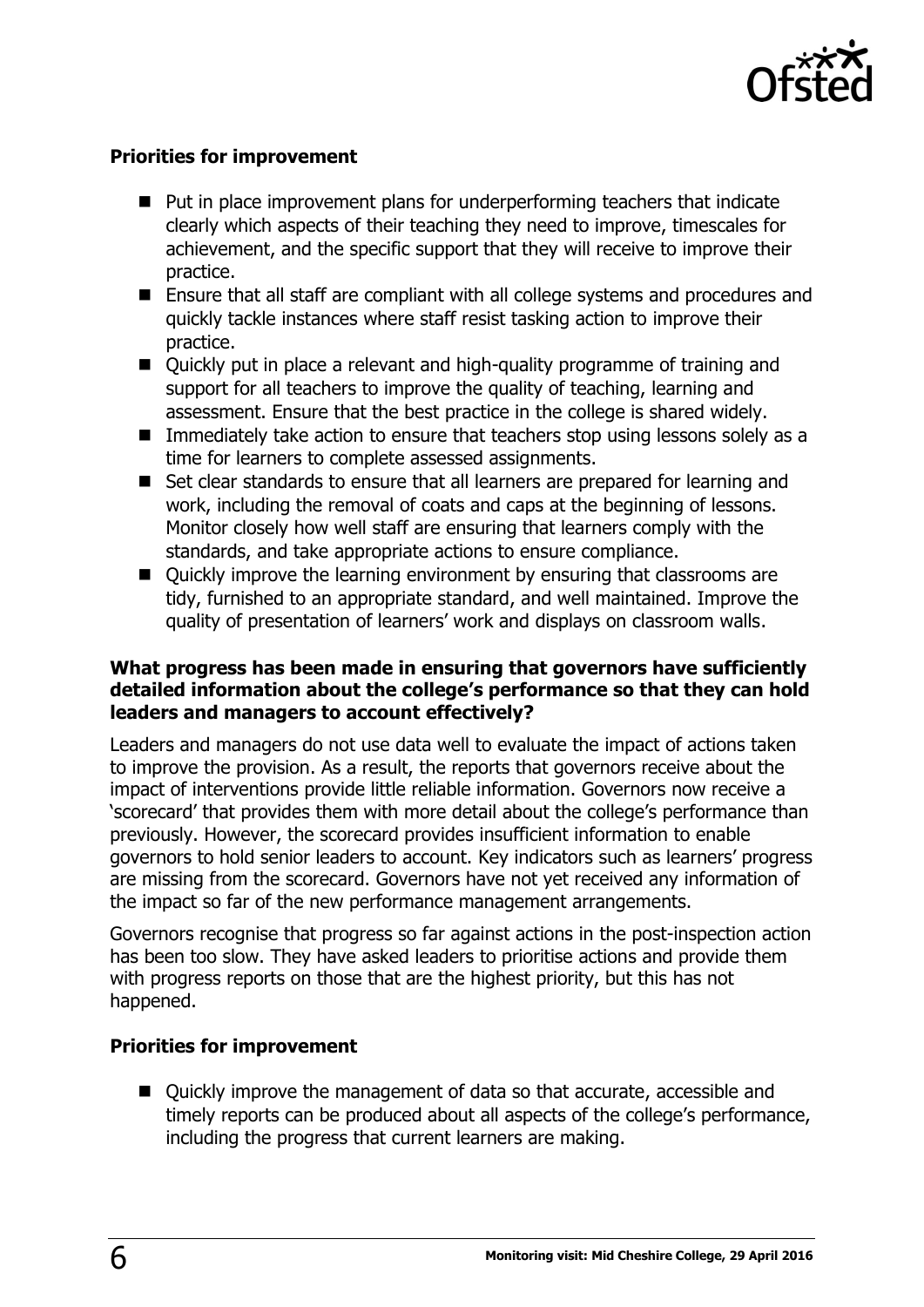

■ Ensure that governors receive accurate reports about the progress that leaders and managers are making in improving the quality of teaching, learning and assessment, and outcomes for learners.

#### **What progress have leaders and managers made in ensuring that safeguarding policies and procedures are implemented fully to keep staff and learners safe?**

Safeguarding remains ineffective. Senior leaders and managers, including the new temporary designated safeguarding officer (DSO), are not aware of all learners who have been identified on the learner monitoring system as being at risk. Learners are not aware of the recent change of DSO and managers are uncertain whom to approach if they have a safeguarding concern or question.

Security at the Hartford campus is weak. The site has many entrances which are not monitored, and it is impossible for staff to know if unauthorised individuals have entered the campus. Staff and learners are required to wear identity badges but not all learners comply with the requirement.

An external agency now carries out risk assessments of organisations providing work experience placements. This includes appropriate checks and on-site visits to organisations considered to be high-risk. However, college managers do not analyse information provided by the agency, and are not assured of the rigour of the riskassessment process.

The college's information system ensures that learners are unable to access inappropriate websites. However, software has not been upgraded to ensure that searches for content relating to radicalisation and extremism are detected.

Leaders and managers have taken appropriate action to improve learners' understanding of safeguarding, including the risks of radicalisation and extremism. This includes the recent introduction of an online learning resource on safeguarding.

Fire evacuation procedures at the Winsford campus have been improved. Managers have carried out fire evacuation drills and put in place necessary improvements to ensure effective evacuation.

#### **Priorities for improvement**

- As a matter of urgency, ensure that leaders, managers and staff know which learners are identified as being at risk, and that appropriate actions are in place to keep these learners safe.
- Ouickly inform all staff and learners on how and to whom they should communicate safeguarding concerns. Ensure that all staff and learners are fully aware of the procedure for reporting concerns.
- Review security at the Hartford campus and take action to reduce the risk of unauthorised individuals gaining access to the college buildings.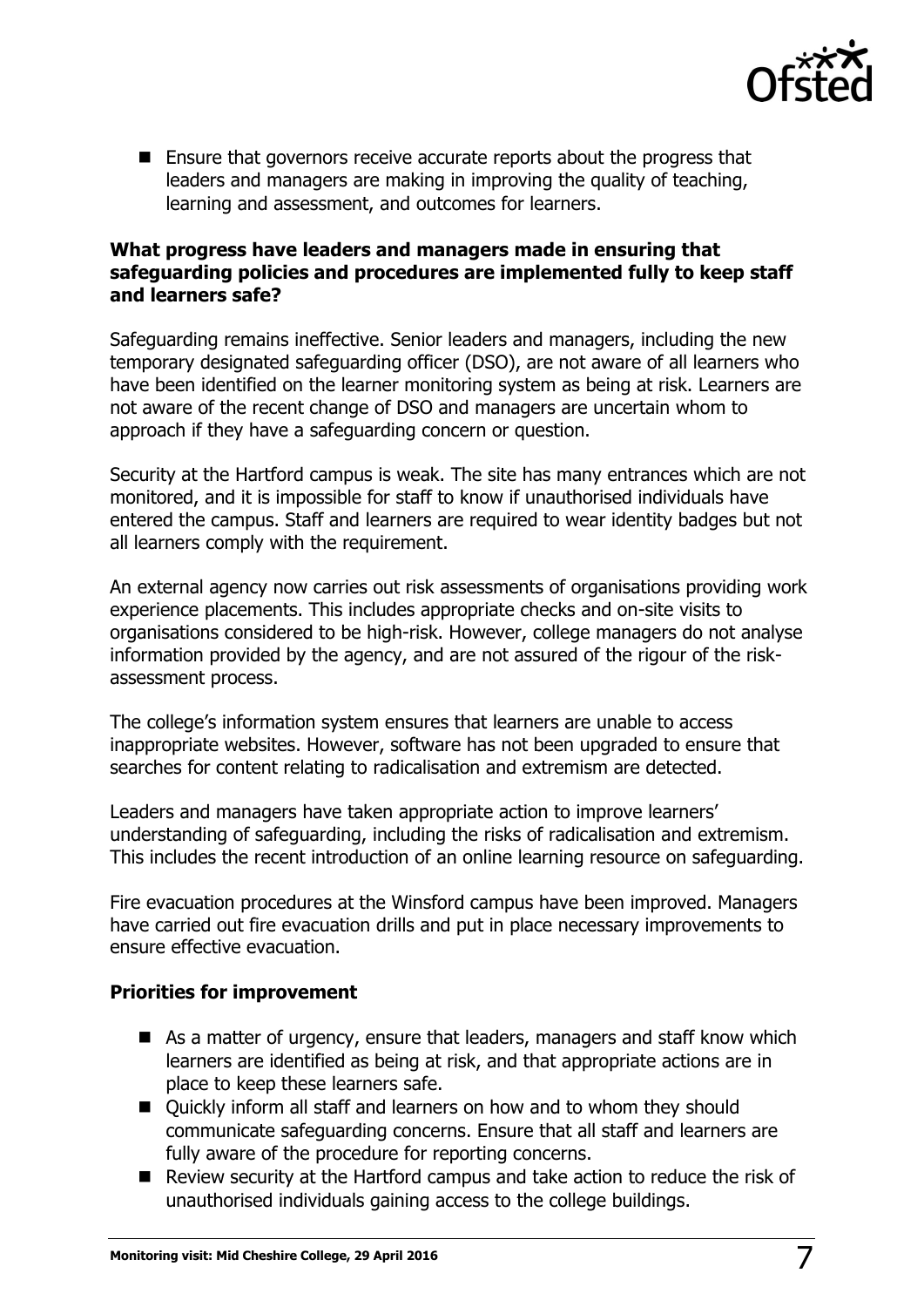

- Closely analyse information provided by the external agency that risk assesses organisations providing work experience placements to ensure that the process is rigorous. Take action to improve the rigour if necessary.
- Upgrade computer software so that searches for content relating to radicalisation and extremism can be detected.